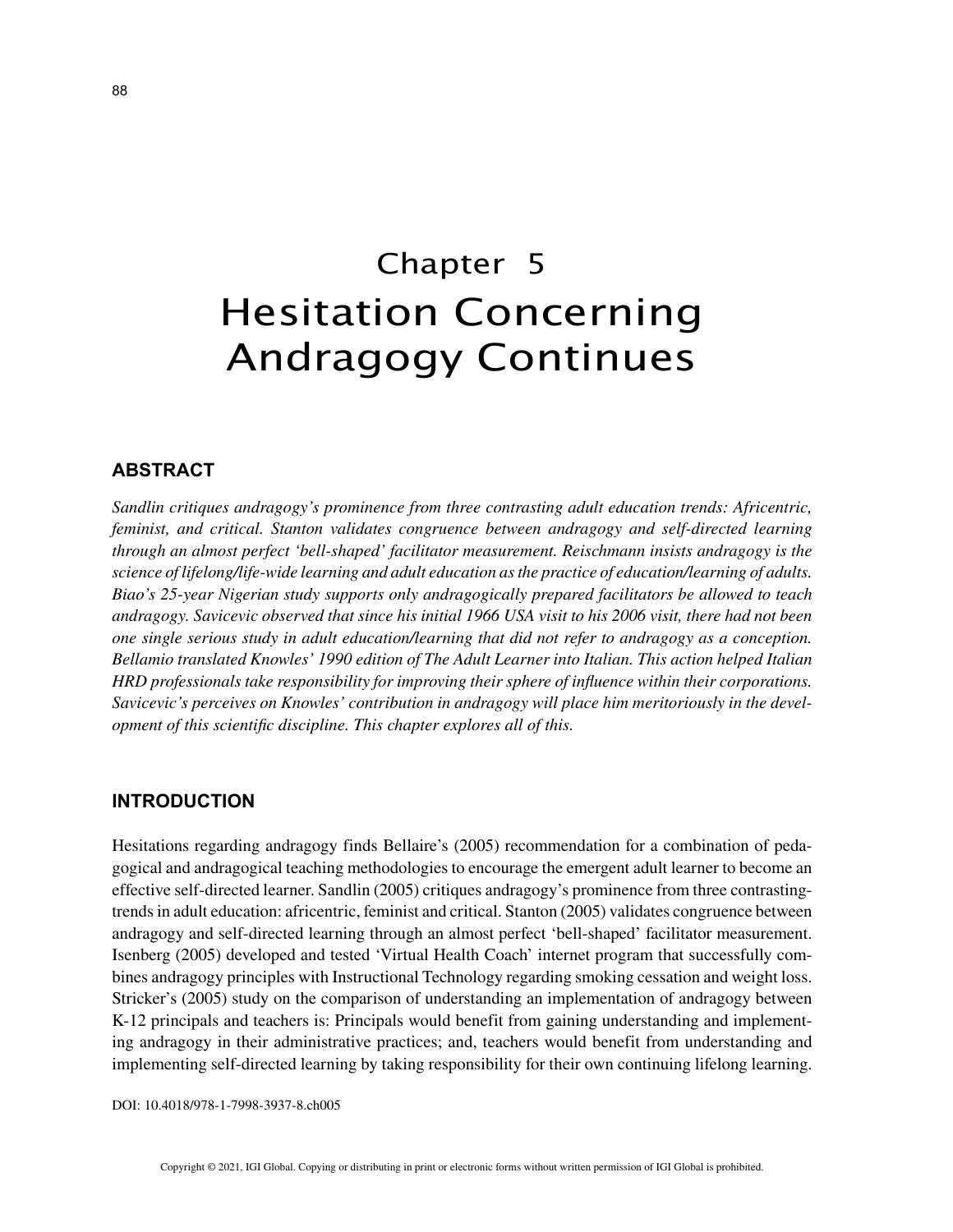Reischmann (2005) insists andragogy is the science of lifelong/life-wide learning and adult education as the practice of education/learning of adults. However, Biao's (2005) twenty-five year Nigerian study supports only andragogically prepared facilitators be allowed to teach andragogy. Savicevic (2006) observed that since his initial 1966 USA visit to his 2006 visit, there had not been one single serious study in adult education/learning that did not refer to andragogy as a conception. Bellamio (2006) translated Knowles' 1990 edition of *The Adult Learner,* into Italian. This action helped Italian HRD professionals take responsibility for improving their sphere of influence within their corporations. Savicevic's (2006) perception is that Knowles' contribution in andragogy will place him meritoriously in the development of this scientific discipline.

#### **NARRATIVE**

# **Era # 13: Hesitation Concerning Andragogy Continues While Many Stand by Andragogy (2005-2006)**

Bellaire (2005) suggests a modified combination of andragogy and pedagogy to be used with participants transitioning into becoming an adult learner and focuses on the appropriateness of andragogy as the approach of choice for teaching traditional undergraduate college students. Many college students enter post-secondary studies directly from high school and do not fit the mold of an adult learner as defined by the literature of andragogy. Based upon the findings of the study, the recommendation is for a combination of pedagogical and andragogical teaching methodologies to encourage the emergent adult learner to become an effective self-directed learner.

Despite Sandlin (2005) calling andragogy a cornerstone of adult education for many decades, she has serious reservations about its prominence, and critiques it within what she thinks are three maintrend perspectives in the field of adult education: Africentric, feminist, and critical. She also seeks to help remedy some of the problems with an adult education based on andragogy and to facilitate a different kind of adult education practice. What is apparent in this paper is a huge lack of knowledge and understanding about andragogy worldwide but restricts her argument on Knowles' variety of andragogy and what other adult education scholars have been saying for a number of years about Knowles' view.

Schugurensky (2005) argued that Knowles' ideas about andragogy did not offer anything new to the field of adult education even though it made the list of those things chosen as a 'selected moment of the 20<sup>th</sup> century'. However, he did acknowledge that Knowles' theory has an impact on the field of education. Nevertheless, the argument he presented shows a woeful lack of understanding of the scope of andragogy in general and Knowles' perspective in particular.

Knowles, et al. (2005) presented a sixth edition of this work on Knowles' andragogy, but it was mainly provided for an HRD audience that was interested in moving andragogy forward on a track that was somewhat at variance of Knowles' original work. This, of course, was published eight years after the death of Knowles.

Esposito (2005) found that emotional intelligence, a type of social and personal intelligence, is important to managing interpersonal relationships and interactions, especially in the business and educational sphere. These are the hallmark of andragogy that also offers more personalized and effective solutions for the learners.